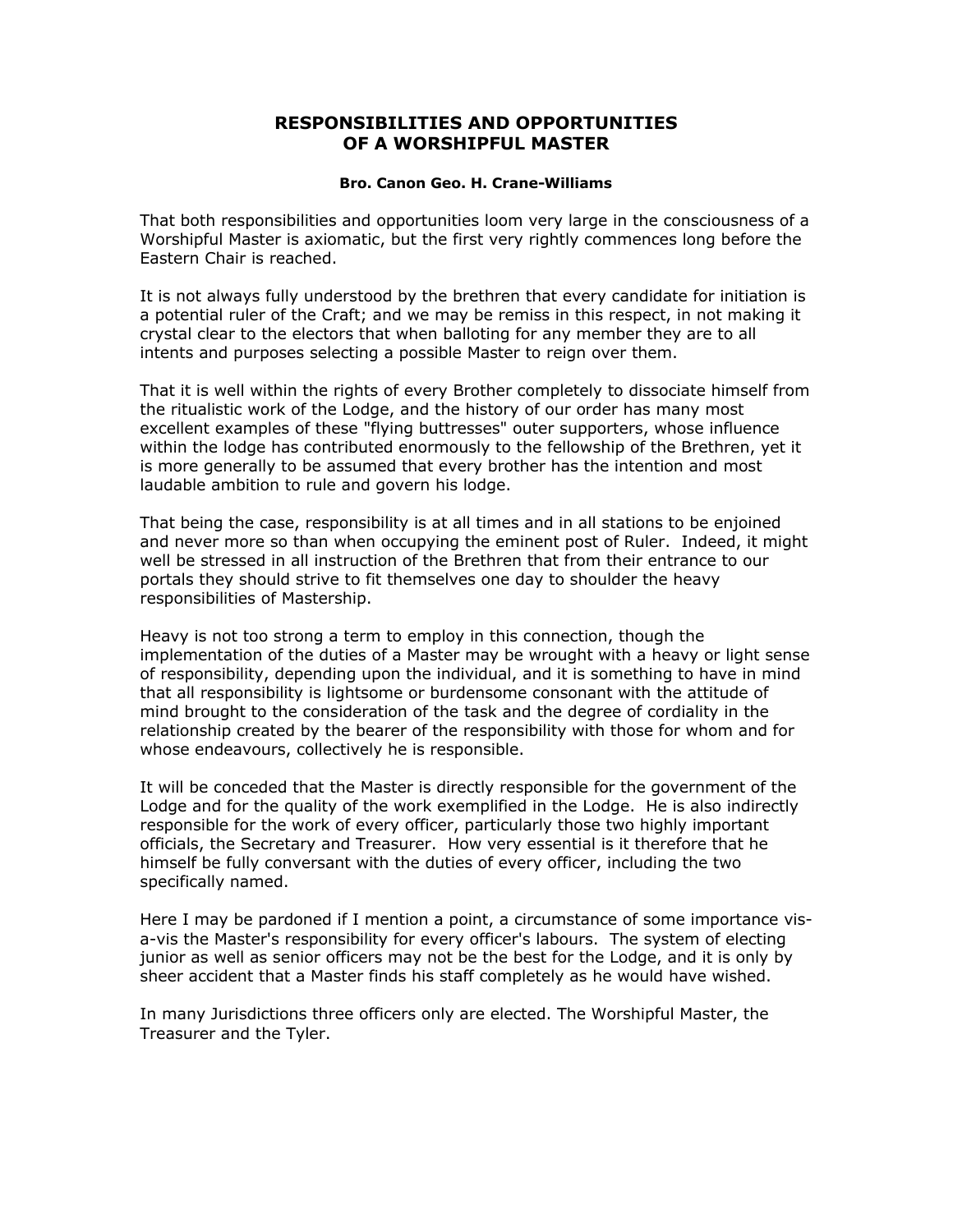One needs not to seek for reasons for the selection by the Brethren of the Master and Treasurer, and here I feel bound to emphasize the position that the Treasurer is by no means a power to himself by virtue of his election; like all others he is subject to the control, the employment and instruction of the Master.

The Tyler is elected, as in most cases he is a serving brother, in receipt of some tangible recognition of his work, which has within its scope the preparation of the Lodge for all meetings and the care of the property, furniture and regalia of the Lodge.

All other officers are appointed by the incoming Master, who most naturally selects the very best men he can secure and ever with a view of making his year of office successful and the work a pattern for all who come after. I cannot but feel that this right of appointment should be conceded to all Masters, and I doubt not every Master would be careful to ensure that in the selection of the two officers who by virtue of their year of office are eligible for the Mastership, are such as meet with the approval of the Past Masters and will ultimately reflect credit upon their choice.

The responsibility of good government is an all-embracing duty. It can be achieved successfully only by one means, through the affection and esteem of the Brethren.

It is something to wonder at, at times, the loyal obedience of the Brethren to authority: At ease, during recess or at those other times when the Brethren are permitted to indulge in conversation within the lodge, the hubbub of talk and movement ceases immediately upon the sound of the gavel. That is a sincere exemplification of esprit de corps, and earnest desire to submit and obey and it is something which can be counted upon in everything concerning the conduct of the Lodge. But in the wider sphere of government, punctuality, correct demeanour and ready acquiescences, all can be implicitly counted upon when the Master has earned the respect and esteem of his brethren. He may not be a brilliant exponent of the work; he may not be an orator; he may not be able to explain all the idiosyncrasies of abstruse points in rite ceremonial, but if his life and actions, his contact with his brethren and fellows is what we are led to expect from our Rulers, supreme or subordinate, responsibilities rest lightly upon a Master and bring a pleasurable thrill that he has been privileged for his year to rule by love and not by fear, and that his "little day" of authority remains in the minds of his brethren as a happy memory.

Someone once said Napoleon was not himself a great man, and that his success lay in his ability to surround himself by great men, to delegate authority and to be content to direct.

This will appeal to all who have wider authority as the easiest way to rule, but one must know how, and in this as in all else knowledge is power, and again I iterate the absolute necessity for every Master to know the duties and the work of every office or he can never correctly assume the responsibility of his high office.

Opportunities of a Master are unbounded, and are largely self-created. We are so very much akin to a machine which like the manufacturer feels must be constantly employed to justify its cost, we seem to judge our success by the amount of work we can get out of our machine, how many new brethren we can enroll and justify our existence thereby. This afford but little time in which to point the moral to exemplify the precept.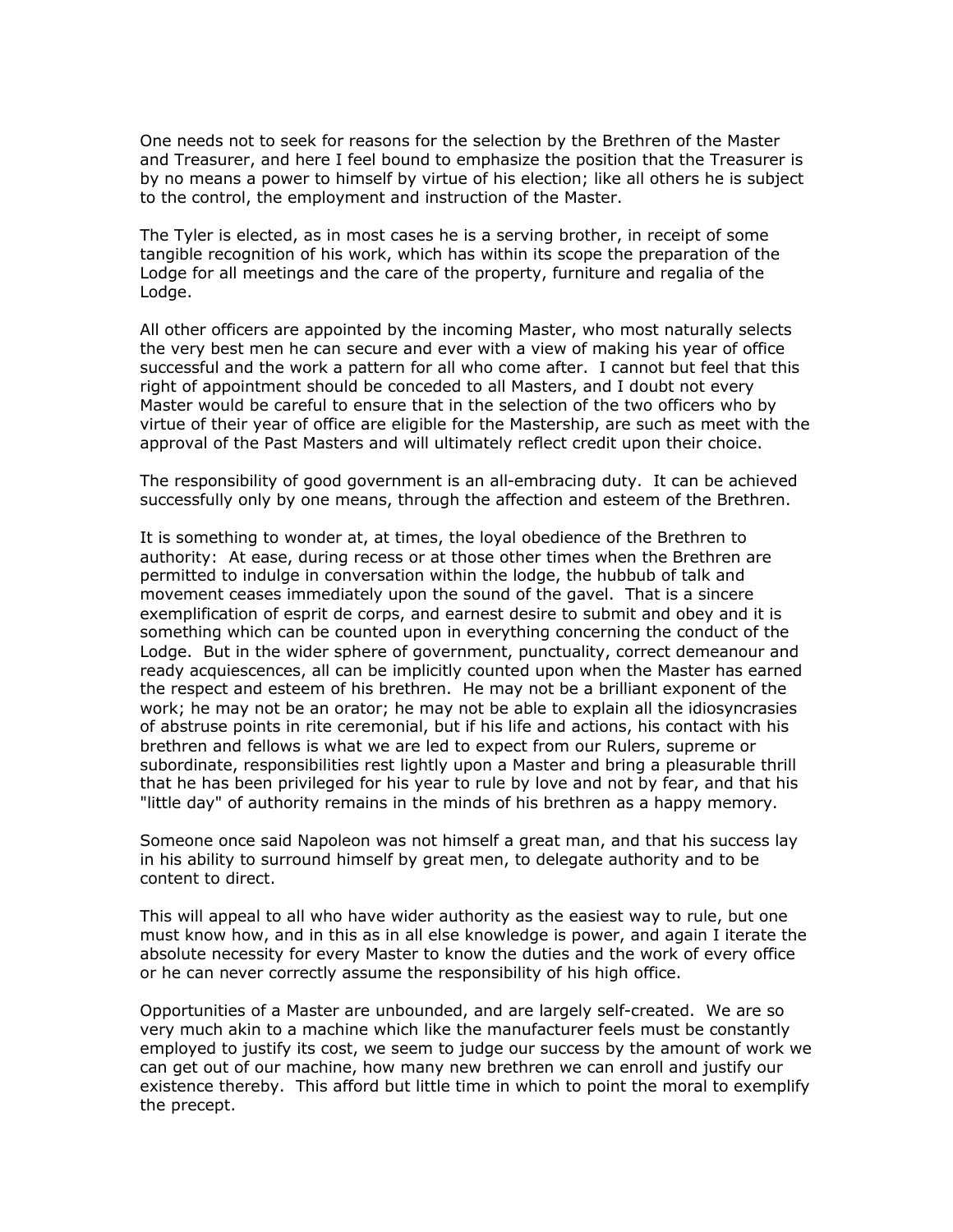It would be wholly to the benefit of the Craft, to the improvement of the work and the satisfaction of the brethren if opportunities were made for instruction for fellowship and for enquiry.

It was always pleasing at District Meetings to have a question period; but when we consider this is only an annual event and has to serve hundreds of brethren, it might well be extended to every lodge for use at their ordinary meetings. Ample time could be found for this, if the Master took the opportunity to teach the value of time, by punctually commencing labour and conducting the business of his lodge with dispatch.

I believe that a participation in our ceremonies especially in the recital of some of our longer explanations and narratives does tend to make a brother "easy of address"; it stimulates that inferiority complex known as stage fright, and in the case of those desirous of learning an improvement in their mode of speech.

Completely within the scope of Masonic teaching is the art of speaking and it would rebound to the credit of a lodge and it's Master if opportunity were afforded of instruction in how to use the voice - how to speak in public. Opportunity should be found also of instruction in visiting. How to give a proof of your standing in the Craft and how to become a visitor ever-welcome. How to propose our toasts and how to reply to them. How to address the chair on various occasions and how better to master the intricacies of one's own particular office and duties.

Instruction of this kind should be general. The duties of a Secretary should be explained to all, as only when one is "au fait" with a task is one able to say if acceptance of that task is within the compass of one's attainment, and that goes for every office and duty.

These all come within the realm of opportunities afforded by the Master and then there are the opportunities to refer to which may seem platitudinarism, the opportunities for doing good. These are of course, unending and always at hand. They may not be restricted to the material assistance usually associated with this "doing good". The moral needs of men are perhaps more imperatively necessary and yet less attention by reason of their personality.

A brother said to me some time ago, "Brother Jones has ambitions but is running around with Brother Smith's wife." I asked "Have you spoken to Brother Jones about this?" "No", he said. "Then do so", I rejoined. "He is the man to speak to about this, not me, or any other Brother." This is the opportunity a Master may well embrace. Not easy, but altogether worthwhile if handled carefully and without guile.

The ready and willing obedience I have already referred to connotes a further readiness to be led, to be instructed, to be won. And this prepares the ground as it were, for the opportunities a Master should seek in the interests of the Craft, and the individual Brother.

From his elevation above his fellows, actual physically and symbolically potential, he can observe and appraise the labours and the life of every Brother, and from the evidence thus adduced should create opportunities of dealing with whatever is praiseworthy no less than what is amiss. One may gauge the standard of a Brother from his demeanour in the Lodge, his hallowed surroundings for we must never